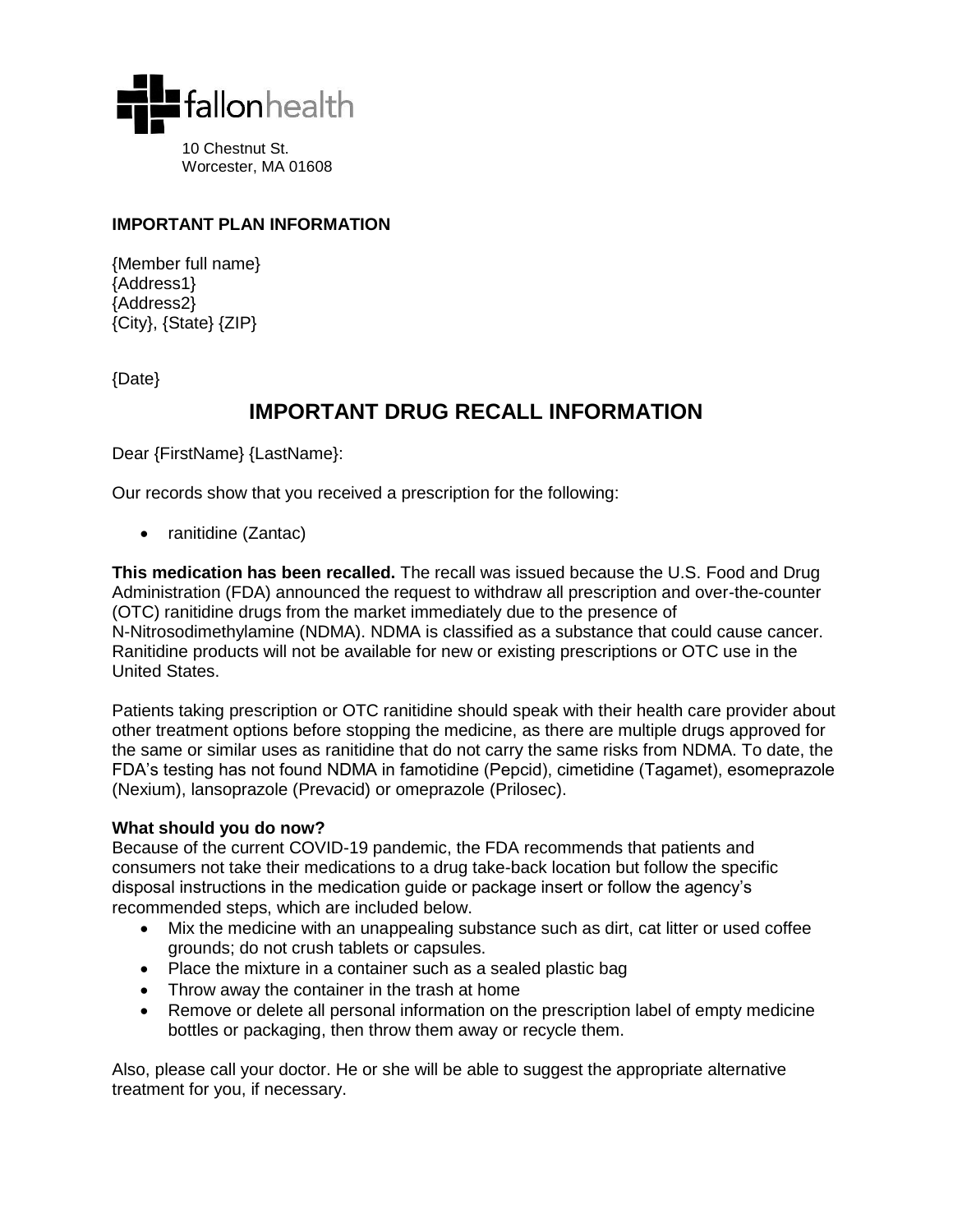#### **Questions?**

For information about this recall, you may call the United States Food and Drug Administration consumer inquiry line at 1-888-INFO-FDA (1-888-463-6332). You may also visit their website at www.fda.gov/Safety/Recalls.

If you have questions about your prescription drug coverage, please call Customer Service at the phone number on the back of your member ID card. We are available Monday, Tuesday, Thursday and Friday from 8 a.m. to 6 p.m. and Wednesday from 10 a.m. to 6 p.m.

Sincerely,

m Pen

Don Perron Vice President, Customer Service Fallon Health

20-607-020e Rev. 00 4/20 Rx rec. –Rant\_Comm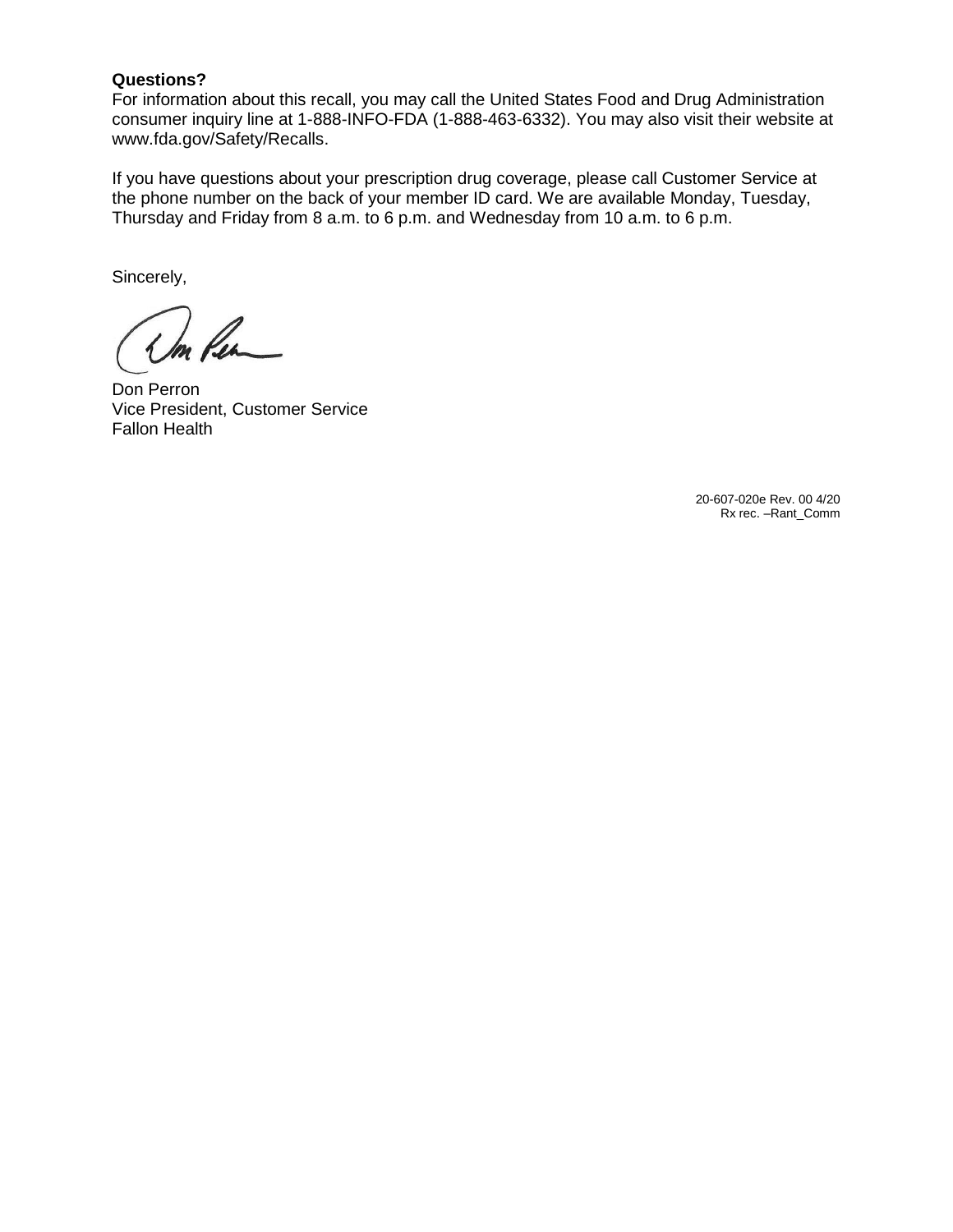# Notice of nondiscrimination

Fallon Health complies with applicable Federal civil rights laws and does not discriminate on the basis of race, color, national origin, age, disability or sex. Fallon does not exclude people or treat them differently because of race, color, national origin, age, disability or sex.

Fallon Health:

- Provides free aids and services to people with disabilities to communicate effectively with us, such as:
	- o Qualified sign language interpreters
	- $\circ$  Written information in other formats (large print, audio, accessible electronic formats, other formats)
- Provides free language services to people whose primary language is not English, such as:
	- o Qualified interpreters
	- o Information written in other languages

If you need these services, contact Customer Service at the phone number on the back of your member ID card, or by email at cs@fallonhealth.org.

If you believe that Fallon Health has failed to provide these services or discriminated in another way on the basis of race, color, national origin, age, disability or sex, you can file a grievance with:

Compliance Director Fallon Health 10 Chestnut St. Worcester, MA 01608

Phone: 1-508-368-9382 (TRS 711) Email: compliance@fallonhealth.org

You can file a grievance in person or by mail, fax or email. If you need help filing a grievance, the Compliance Director is available to help you.

You can also file a civil rights complaint with the U.S. Department of Health and Human Services, Office for Civil Rights, electronically through the Office for Civil Rights Complaint Portal, available at https://ocrportal.hhs.gov/ocr/portal/lobby.jsf, or by mail or phone at:

U.S. Department of Health and Human Services 200 Independence Avenue SW., Room 509F, HHH Building Washington, D.C., 20201

Phone: 1-800-368-1019 (TDD: 1-800-537-7697)

Complaint forms are available at http://www.hhs.gov/ocr/office/file/index.html.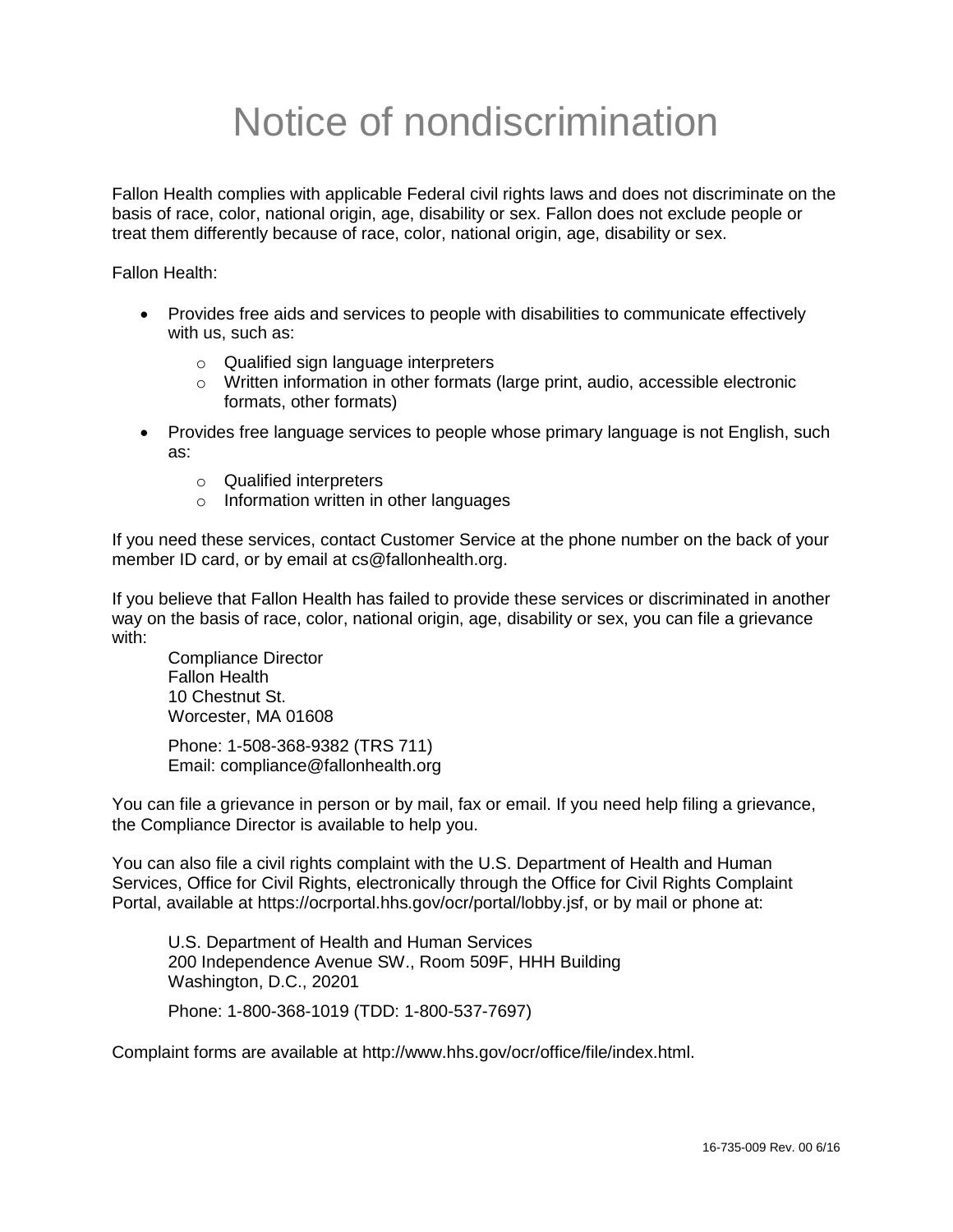## Important!

If you, or someone you're helping, has questions about Fallon Health, you have the right to get help and information in your language at no cost. To talk to an interpreter, call 1-800-868-5200.

#### Spanish:

Si usted, o alguien a quien usted está ayudando, tiene preguntas acerca de Fallon Health, tiene derecho a obtener ayuda e información en su idioma sin costo alguno. Para hablar con un intérprete, llame al 1-800-868-5200.

#### Portuguese:

Se você, ou alguém a quem você está ajudando, tem perguntas sobre o Fallon Health, você tem o direito de obter ajuda e informação em seu idioma e sem custos. Para falar com um intérprete, ligue para 1-800-868-5200.

#### Chinese:

如果您,或是您正在協助的對象,有關於[插入項目的名稱 Fallon Health 方面的問題,您有權利 免費以您的母語得到幫助和訊息。洽詢一位翻譯員,請撥電話 [在此插入數字 1-800-868-5200.

## Haitian Creole:

Si oumenm oswa yon moun w ap ede gen kesyon konsènan Fallon Health, se dwa w pou resevwa asistans ak enfòmasyon nan lang ou pale a, san ou pa gen pou peye pou sa. Pou pale avèk yon entèprèt, rele nan 1-800-868-5200.

#### Vietnamese:

Nếu quý vị, hay người mà quý vị đang giúp đỡ, có câu hỏi về Fallon Health, quý vị sẽ có quyền được giúp và có thêm thông tin bằng ngôn ngữ của mình miễn phí. Để nói chuyện với một thông dịch viên, xin gọi 1-800-868-5200.

#### Russian:

Если у вас или лица, которому вы помогаете, имеются вопросы по поводу Fallon Health, то вы имеете право на бесплатное получение помощи и информации на вашем языке. Для разговора с переводчиком позвоните по телефону 1-800-868-5200.

#### Arabic:

والمعلومات المساعدة على الحصول في الحق فلديك ، Health Fallon بخصوص أسئلة تساعده شخص لدى أو لديك كان إن ( ب اتصل مترجم مع للتحدث .تكلفة اية دون من بلغتك الضرورية 1-800-868-5200.

#### Khmer/Cambodian:

ប្រសិនបរើអ្នក ឬនរណាម្មននក់ដែលអ្ននកកំពុងដែជួយ ម្មននសំណួរអ្ំំពី Fallon Health រប, អ្នកម្មននសិរៈេធិរៈេុលជំនួយនិងព័ែ៌ម្មនន រៅកន្លងភាសា

ររស់អុនក របាយមិនអ្ប់ឬាក់ ។ បែ្រើមបីនិយាយជាមួយអុនករកដបូរ សូម 1-800-868-5200 ។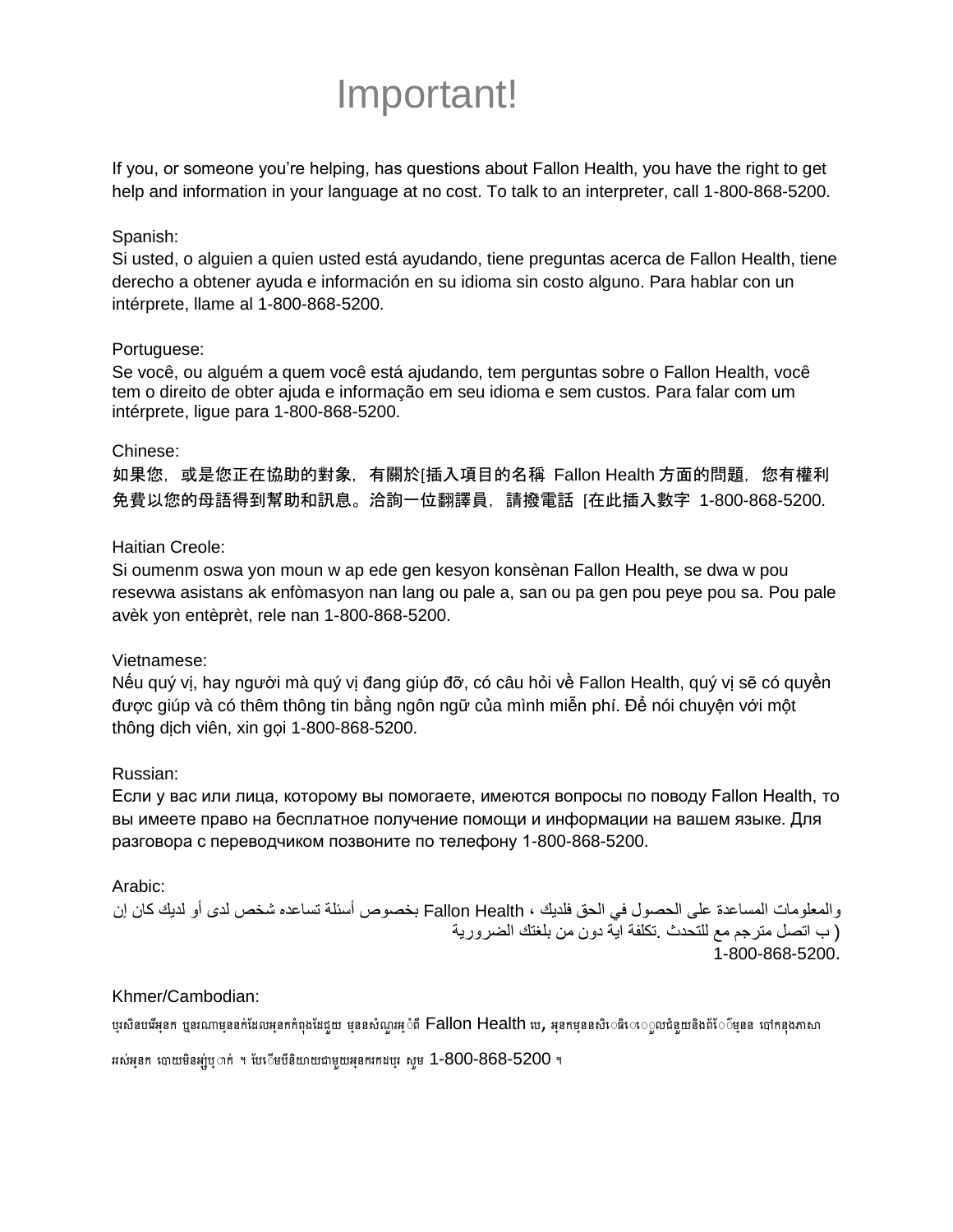## French:

Si vous, ou quelqu'un que vous êtes en train d'aider, a des questions à propos de Fallon Health, vous avez le droit d'obtenir de l'aide et l'information dans votre langue à aucun coût. Pour parler à un interprète, appelez 1-800-868-5200.

## Italian:

Se tu o qualcuno che stai aiutando avete domande su Fallon Health, hai il diritto di ottenere aiuto e informazioni nella tua lingua gratuitamente. Per parlare con un interprete, puoi chiamare 1-800-868-5200.

#### Korean:

만약 귀하 또는 귀하가 돕고 있는 어떤 사람이 Fallon Health에 관해서 질문이 있다면 귀하는 그러한 도움과 정보를 귀하의 언어로 비용 부담없이 얻을 수 있는 권리가 있습니다. 그렇게 통역사와 얘기하기 위해서는 1-800-868-5200로 전화하십시오.

## Greek:

Εάν εσείς ή κάποιος που βοηθάτε έχετε ερωτήσεις γύρω απο το Fallon Health, έχετε το δικαίωμα να λάβετε βοήθεια και πληροφορίες στη γλώσσα σας χωρίς χρέωση.Για να μιλήσετε σε έναν διερμηνέα, καλέστε 1-800-868-5200.

## Polish:

Jeśli Ty lub osoba, której pomagasz ,macie pytania odnośnie Fallon Health, masz prawo do uzyskania bezpłatnej informacji i pomocy we własnym języku .Aby porozmawiać z tłumaczem, zadzwoń pod numer 1-800-868-5200.

Hindi:

यदि आपके ,या आप द्वारा सहायता ककए जा रहे ककसी व्यक्तत के Fallon Health [के बारे में प्रश्न हैं ,तो आपके पास अपनी भाषा में मुफ्त में सहायता और सूचना प्राप्त करने का अधिकार है। ककसी िुुुभाषषए से बात करने के लिए ,1-800-868-5200 पर कॉिु करें।

## Gujarati:

જો તમે અથવા તમે કોઇને મદદ કરી રહ્ાા**ં તેમ ા**ંથી કોઇને Fallon Health વિશે પ્રશ્નો હોર્ તો તમને મદદ અને મ હ્હતી મેળિિનો અવિક ર છે. તે ખર્ચ વિન તમ રી ભ ષ મ ાં પ્ર પ્ત કરી શક ર છે. દ ભ વષર્ાો વા ત કરર મ ટે,આ 1-800-868-5200 પર કોલ કરો.

## Laotian:

```
້າທ່ານ, ຫ ືຄົນທ ່ທ່ານກຳລັງຊ່ວຍເຫ ືອ, ມ ຄາຖາມກ່າວກັບ Fallon Health, ທ່ານມ ສິດທ
່ຈະໄດ້ຮັບການຊ່ວຍເຫ ຼື ອແລະຂໍ້ມູນຂ່າວສານທ ່ເປັນພາສາຂອງທ່ານບໍມ ຄ່າໃຊ້ຈ່າຍ.
ການໂອ້ລົມກັບນາຍພາສາ, ໃຫ້ໂທຫາ 1-800-868-5200.
```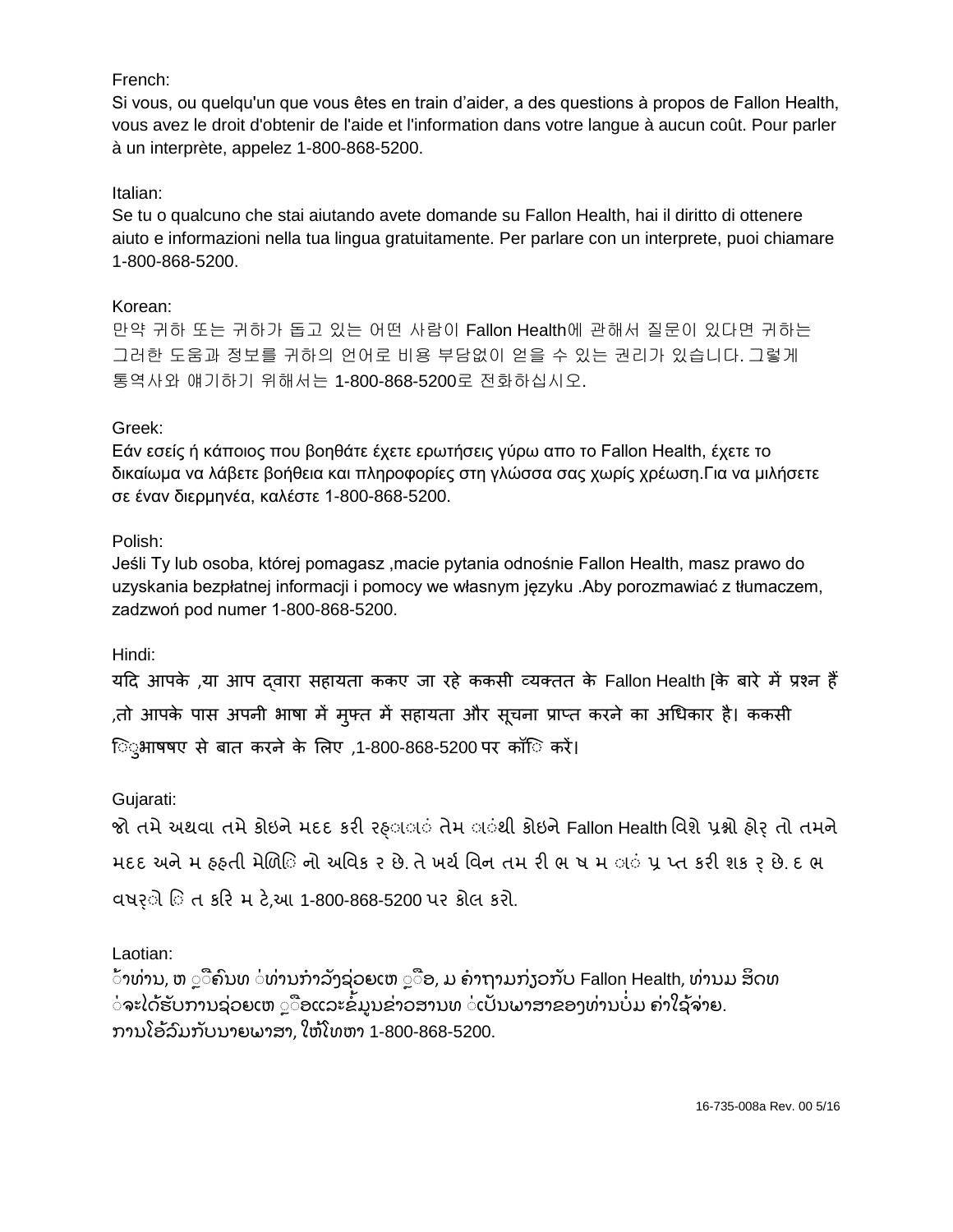**This Notice has Important Information.** This notice has important information about your application or coverage through Fallon Health. Look for key dates in this notice. You may need to take action by certain deadlines to keep your health coverage or help with costs. You have the right to get this information and help in your language at no cost. Call 1-800-868-5200.

## **Spanish:**

Este Aviso contiene información importante. Este aviso contiene información importante acerca de su solicitud o cobertura a través de Fallon Health. Preste atención a las fechas clave que contiene este aviso. Es posible que deba tomar alguna medida antes de determinadas fechas para mantener su cobertura médica o ayuda con los costos. Usted tiene derecho a recibir esta información y ayuda en su idioma sin costo alguno. Llame al 1-800-868-5200.

#### **Portuguese:**

Este aviso contém informações importantes. Este aviso contém informações importantes a respeito de sua aplicação ou cobertura por meio do Fallon Health. Procure por datas importantes neste aviso. Talvez seja necessário que você tome providências dentro de determinados prazos para manter sua cobertura de saúde ou ajuda de custos. Você tem o direito de obter esta informação e ajuda em seu idioma e sem custos. Ligue para 1-800-868-5200.

## **Chinese:**

本通知有重要的訊息。本通知有關於您透過[插入SBM項目的名稱 Fallon Health 提交的申請或保險的重要訊息。請 留意本通知內的重要日期。您可能需要在截止日期之前採取行動,以保留您的健康保險或者費用補貼。您有權利 免費以您的母語得到本訊息和幫助。請撥電話 [在此插入數字1-800-868-5200.

## **Haitian Creole:**

Avi sila a gen Enfòmasyon Enpòtan ladann. Avi sila a gen enfòmasyon enpòtan konsènan aplikasyon w lan oswa konsènan kouvèti asirans lan atravè Fallon Health. Chèche dat ki enpòtan nan avi sila a. Ou ka gen pou pran kèk aksyon avan sèten dat limit pou ka kenbe kouvèti asirans sante w la oswa pou yo ka ede w avèk depans yo. Se dwa w pou resevwa enfòmasyon sa a ak asistans nan lang ou pale a, san ou pa gen pou peye pou sa. Rele nan 1-800-868-5200.

#### **Vietnamese:**

Thông báo này cung cấp thông tin quan trọng. Thông báo này có thông tin quan trọng bàn về đơn nộp hoặc hợp đồng bảo hiểm qua chương trình Fallon Health. Xin xem ngày then chốt trong thông báo này. Quý vị có thể phải thực hiện theo thông báo đúng trong thời hạn để duy trì bảo hiểm sức khỏe hoặc được trợ trúp thêm về chi phí. Quý vị có quyền được biết thông tin này và được trợ giúp bằng ngôn ngữ của mình miễn phí. Xin gọi số 1-800-868-5200.

#### **Russian:**

Настоящее уведомление содержит важную информацию. Это уведомление содержит важную информацию о вашем заявлении или страховом покрытии через Fallon Health. Посмотрите на ключевые даты в настоящем уведомлении. Вам, возможно, потребуется принять меры к определенным предельным срокам для сохранения страхового покрытия или помощи с расходами. Вы имеете право на бесплатное получение этой информации и помощь на вашем языке. Звоните по телефону 1-800-868-5200.

#### **Arabic:**

 .Health Fallon خالل من التغطية على للحصول طلبك بخصوص مهمة معلومات االشعار هذا يحوي .هامة معلومات االشعار هذا يحوي .التكاليف دفع في للمساعدة او الصحية تغطيتك على للحفاظ معينة تواريخ في اجراء لاتخاذ تحتاج قد .الاشعار هذا في الهامة التواريخ عن ابحث 1-800-868-5200. ( ب اتصل .تكلفة أي دون من بلغتك والمساعدة المعلومات على الحصور في الحق لك

## **Khmer/Cambodian:**

បសចកតីជូនែំណឹងបនេះ មុននព័ែែ៌មននយា៉ាលងសំខាន់ ។ បសចកតីជូនែំណឹងបនេះ មុននព័ែែ៌មុននយា៉ាហងសំខាន់ អ**ំពីេប្**មង់ដររេ ឬ ការរ៉ារ់រង ររស់អុនកតាមរយៈ Fallon Health ។ សូមដសែងរកកាលររិបរចរ សំខាន់ចំាច់ បៅកនុងបសចកតីជូនៃំណឹងបនេះ ។ អនកប្រដែលជាប្ែ្កការរបបចញសកមមភាព ែល់កំណែថ្ងៃជាក់ចាស់នានា បែែើមបីនឹងរការៈុកការរ៉ារ់រងសុខភាពររស់អុនក ឬប្រាក់ជំនួយបចញថ្ងៃ ។ អនកម្មននសិរ**ៈធិរៈ**េលព័រែ៉ំ ៌ម្មននបនេះ និងជំនួយបៅកន្លងភាសាររស់អនកបោយមិនអ្ប់លុយប ើយ ។ សុមេ**្តរស័ពទ 1-800-868-5200.** 

## **French:**